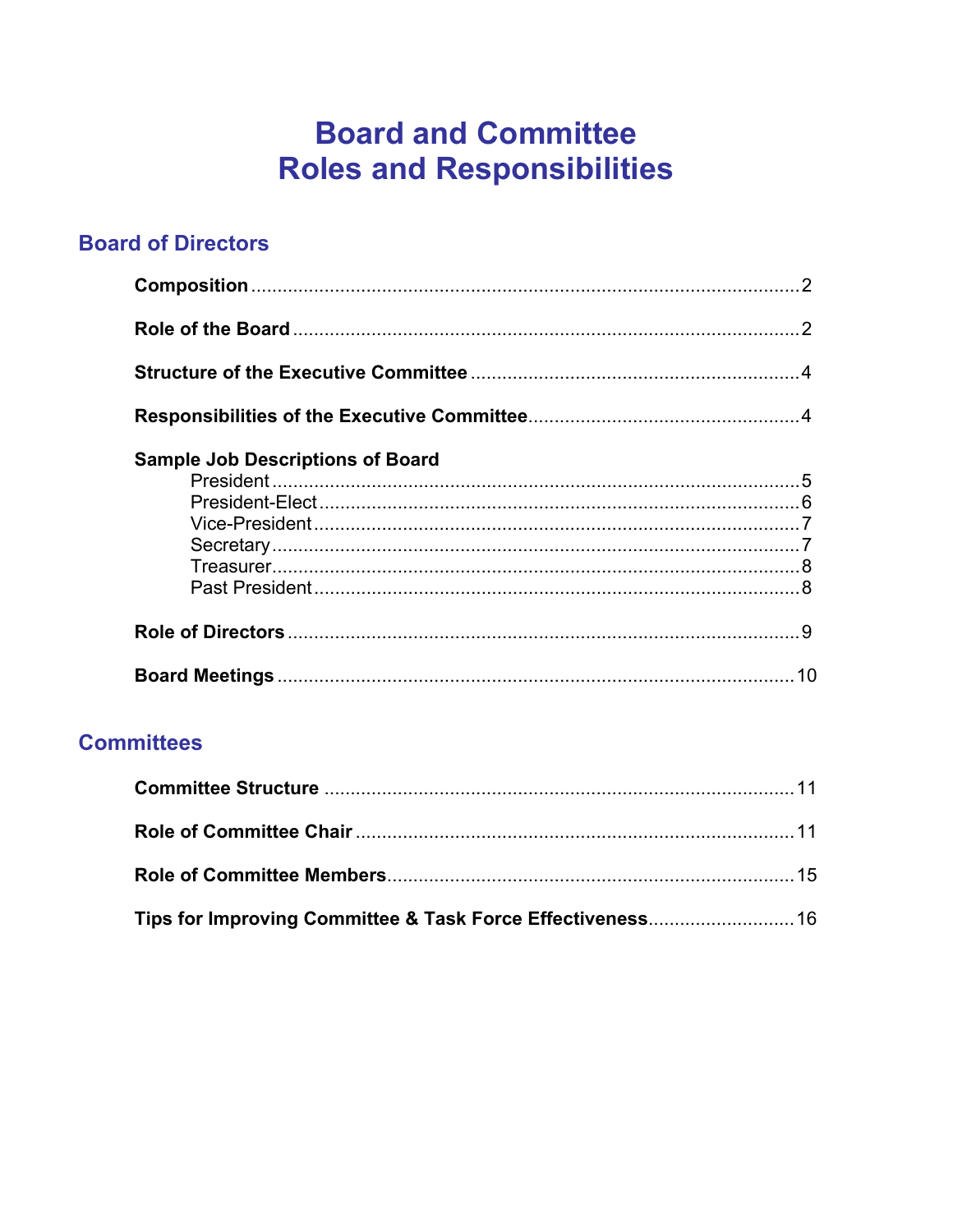# **Role/Responsibilities of the Board of Directors**

#### **COMPOSITION**

CMSA's suggested Board of Directors is composed of the following:

President President Elect Vice President **Secretary Treasurer** Immediate Past President Executive Director (non-voting member) Directors Members at Large

#### **Suggested Terms of Office:**

 Officers - from Annual Meeting to Annual Meeting, approximately one year Directors – up to three years

#### **ROLE OF THE BOARD**

The Board has the responsibilities for managing the affairs of the Chapter, its direction, program priorities, resource allocations and both financial performance and planning. The ultimate responsibility for the Chapter's programs, activities, and fiscal integrity rests with the Board of Directors. The Board sets the leadership tone for the industry/profession by:

 Planning the future of direction of the Chapter; Ensuring that the needs of the membership are met; Evaluating and approving the programs, priorities and activities of the Chapter; Establishing the policies to guide the conduct of the Chapter; Selecting the executive director/management company and monitoring his/her performance while permitting him/her to manage his/her staff with minimal outside interference; Setting financial benchmarks and monitoring for achievement; and, Upholding the Bylaws of the Chapter.

These responsibilities are performed by the Board as a whole. They must be accomplished with the support and cooperation of the staff. The relationships among the Board, the President and the staff are critically important. There must be mutual respect and trust, and the lines between the authority of the Board and the staff must be clearly defined and adhered to.

The Board of Directors is the visionary body for the Chapter. It is their responsibility to understand the practice of case management, evaluate the needs of the membership, consider the resources of the Chapter and develop the Long Range Plan and the strategy to implement the plan.

#### *Futuring (5-7 Years)*

Long range planning is one of the most important responsibilities of the Board of Directors. It provides the road map for the Chapter and provides for continuity as the Executive Committee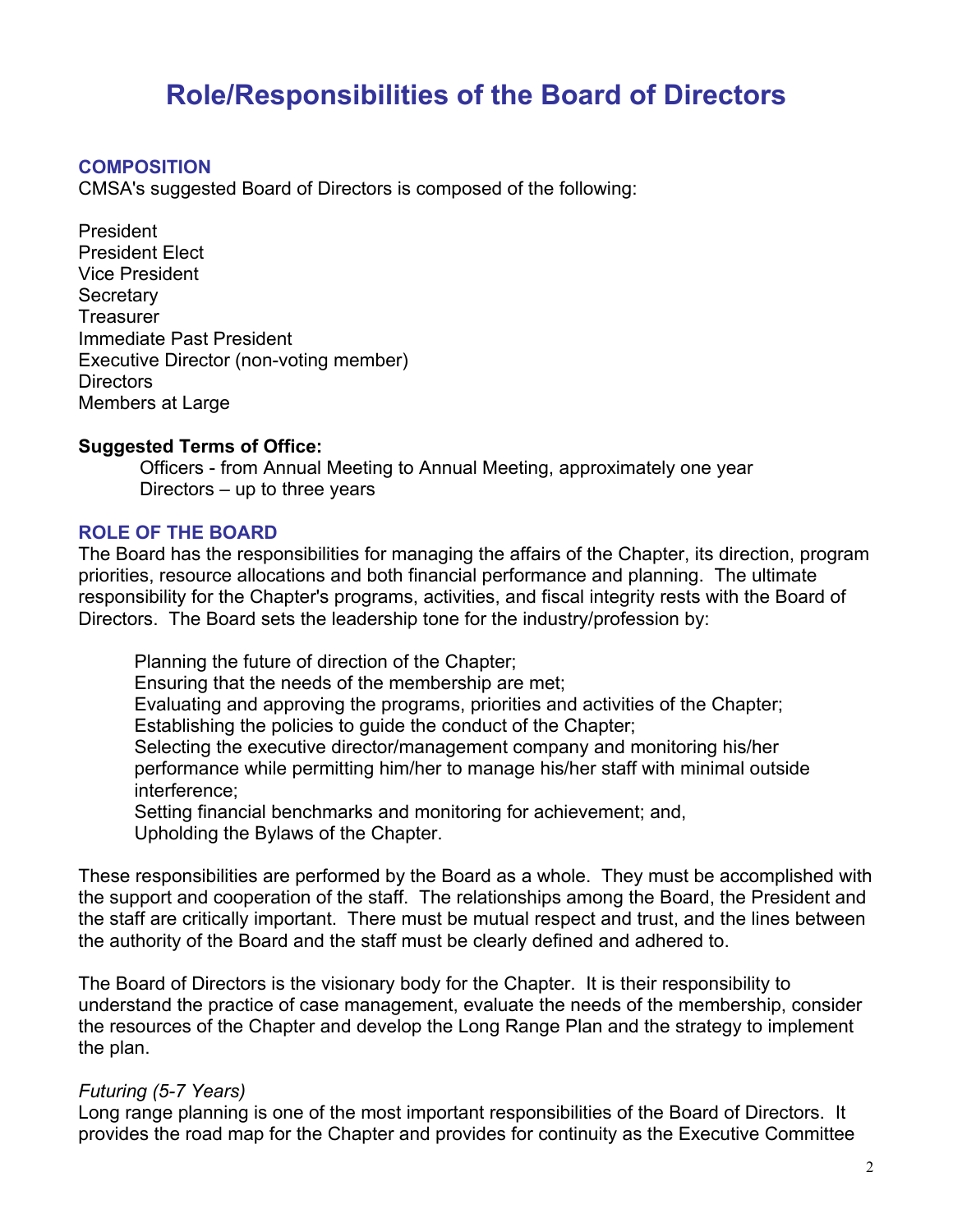and Board of Directors change annually. It is the responsibility of the Board of Directors to review the long range plan on an annual basis to make sure that the action items are still pertinent to the Chapter as well as adding items for future consideration.

# *Strategic Planning (3-5 Years)*:

Strategic planning is the process of reviewing the long range plan, evaluating the environment and strategizing for the position of the association in the context of the more global environment. Timelines are established and responsible persons assigned to the tasks. The strategy for implementation of the long range plan as well as a review of current issues are both parts of the process of strategic planning.

*Tactical Planning (1-3 Years):*

Primarily the responsibility of staff.

# *Oversight*:

The Board of Directors' oversight role is in two areas:

a. Budgetary Oversight

The Board of Directors is the body that reviews and approves the budget as developed by the Treasurer, Executive Director and Executive/Finance Committee.

# b. Administrative Oversight

The administrative oversight function is performed in the format of an annual evaluation of the Executive Director. Input is obtained from the Board of Directors, Committee Chairs and Chapter Presidents. As the Executive Director reports to the President of the Chapter, it is the President's responsibility to perform that evaluation process.

# *Policy Development*:

Another primary function of the Board of Directors is to provide the framework in which the Chapter is to function. This policy development process is vital to the consistent functioning of the Chapter. Typically, committees or the staff will bring recommended policies in the issues format to the attention of the Board for evaluation and approval. The Board of Directors meeting is not the time for policy development. If significant discussion arises from a suggested policy, the issue will be returned to the committee level for further evaluation, research and additional recommendation. The Board of Directors is responsible to make sure that the policy is in keeping with the Chapter's mission, vision and objectives, as well as within the financial resources of the Chapter.

# *Chapter Advocate*:

The Board of Directors is responsible to be an advocate for the Chapter. This means being supportive of the Chapter and the Chapter's policies at all times. There may be times when a member of the Board of Directors is personally in disagreement with one or more of the Chapter's policies. It is the responsibility of that member to be completely supportive of the Chapter including those policies in which they may be in disagreement. Care must be taken when advocating on behalf of the Chapter. Personal opinions may be viewed as Chapter policies and any Board of Directors member must be careful what opinions are stated regarding the Chapter. The Board of Directors of CMSA are the leaders of the case management practice arena and should be advocating for the practice as well as the professional association. There are also legal implications to functioning outside of those policies.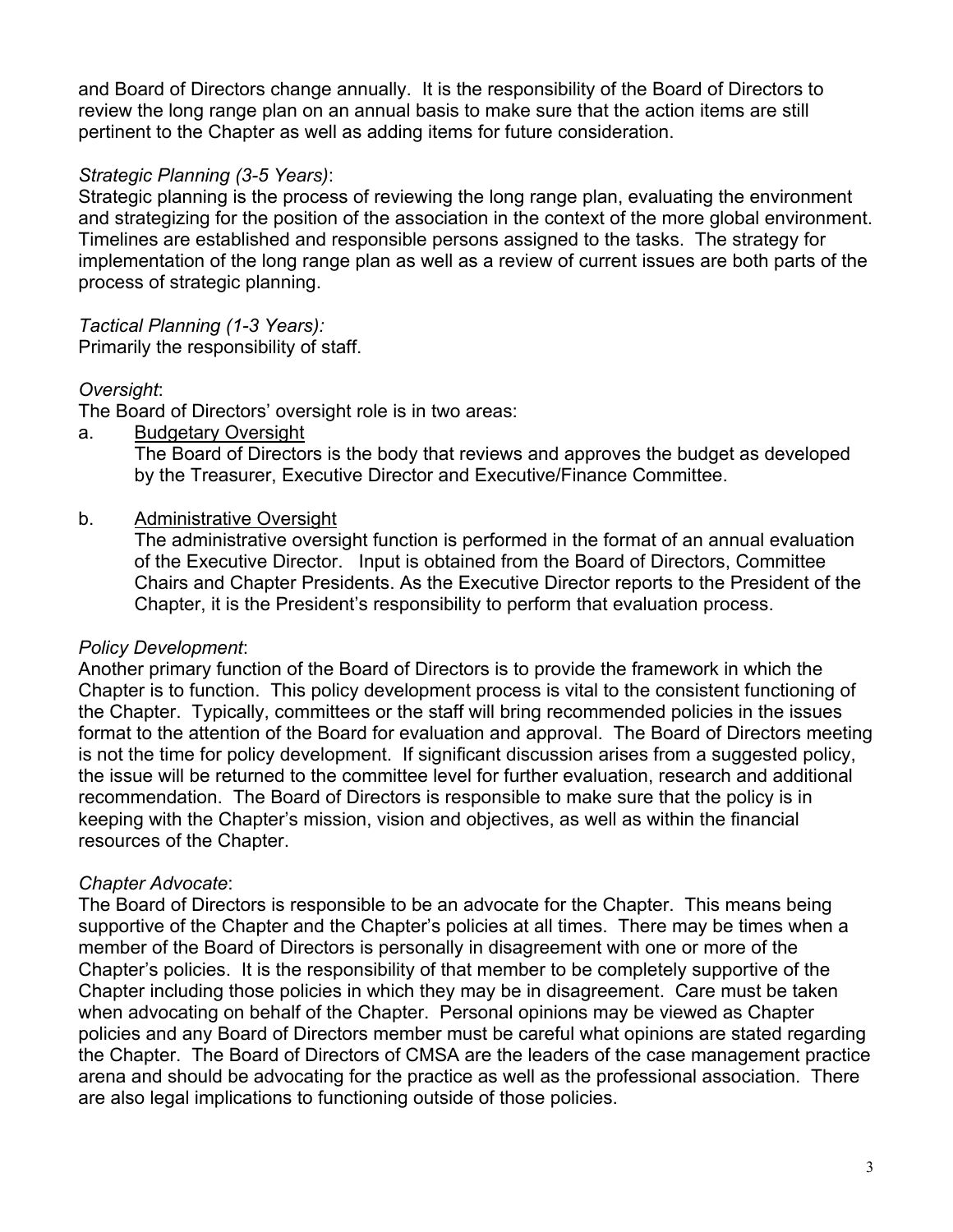<span id="page-3-0"></span>Any Media Exposure must be handled carefully. It is suggested that any articles in which you are interviewed be reviewed prior to publishing. The President is the official spokesperson of the Chapter. Anytime a presentation is given on behalf of CMSA, the National Office should be informed. This allows for a coordinated effort of publicity. The Executive Director or Public Relations representative can provide assistance in this matter.

#### **STRUCTURE OF THE EXECUTIVE COMMITTEE**

The Executive Committee is outlined in the CMSA Bylaws and is made up of the President, President-Elect, Vice President, Secretary, Treasurer, Past President, a Director appointed by the President, and Executive Director (non-voting member).

Members of the Executive Committee:

#### President:

The President is the Chapter's Chief Elected officer and is responsible to the membership for seeing that the programs and policies of the Chapter reflect the needs of the membership and further the practice of case management.

#### President-Elect:

The President-Elect is a transitionary and preparatory role. The President-Elect may work closely with other associations, industry groups and organizations to further the collaborative work of the association. Additionally, the President-Elect provides oversight management to the committee, reporting those activities to the President.

#### Vice-President:

The Vice President is responsible for Chapter Development and Communications. The Vice-President serves in that liaison position, reporting to the President.

#### Secretary:

The Secretary of the Chapter is the official keeper of the records. It is the Secretary's responsibility to make sure that the minutes are distributed to the Board of Directors and Executive Committee.

#### Treasurer:

The Treasurer is responsible for the integrity of the fiscal affairs of the Chapter. The Treasurer serves as a key resource to the Chapters in the development of fiscal policy.

#### Past President:

The Past President is responsible as an advocate for and advisor to the President. The Past President is responsible for the special projects of the Chapter, reporting to the President.

#### Member at Large:

The Member at Large is a Director appointed to the Executive Committee by the President and ratified by the Board of Directors. The member at large is responsible to represent the voice of the Board of Directors at the Executive Committee meetings.

#### **RESPONSIBILITIES OF EXECUTIVE COMMITTEE**

The Executive Committee is responsible for providing leadership to the Board of Directors and to act on issues between meetings of the full Board of Director's. As the committee of the Board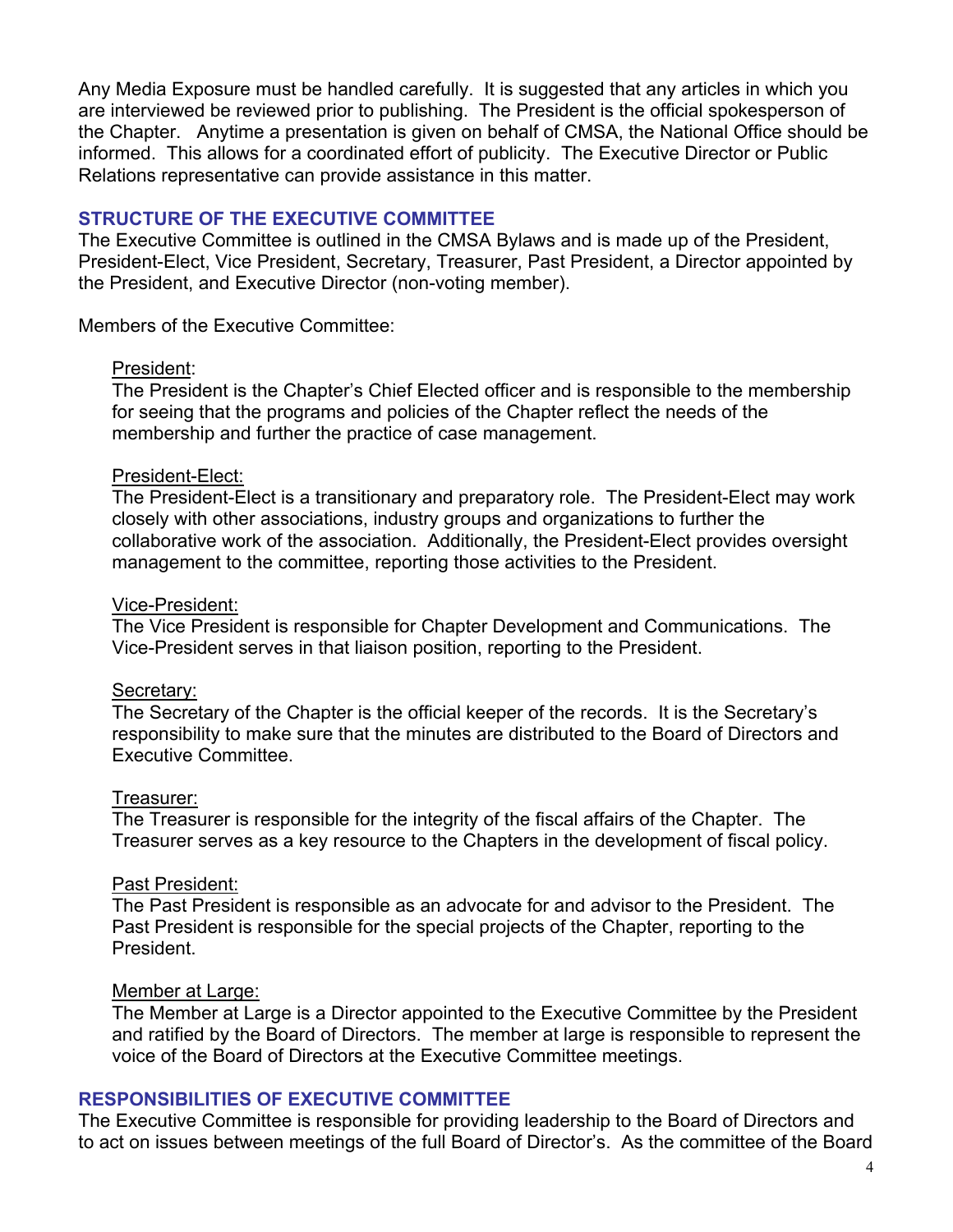<span id="page-4-0"></span>of Directors, it is responsible to conduct research on issues that affect the Board, thoroughly discuss the ramifications of the issues to the Chapter and bring recommendations to the Board of Directors. The Executive Committee may meet prior to each Board of Directors Meeting. The committee members are responsible to have reviewed the agenda, complete any necessary research and come to the meeting prepared to discuss the issues and the ramifications to the Chapter. As with any other committee, the Executive Committee brings its issues before the Board with a recommendation to be voted upon.

The Executive Committee may exercise full (limited) powers of the Board in the interim periods between Board meetings and provides leadership to the Board of Directors. The Executive Committee may meet prior to each Board of Directors meeting to review the agenda, and prepare special recommendations for full Board consideration. The Executive Committee may meet between Board Meetings at the direction of the President. All actions taken by the Executive Committee must be ratified by the Board of Directors.

## **SAMPLE DESCRIPTIONS OF BOARD MEMBERS**

#### **President**

The President shall be the Chief Elected Officer of the Association and serve as Chair of both the Board of Directors and Executive Committee. The President shall serve as a nonvoting ex-officio member of all committees, standing or otherwise, except for the Nominating Committee. The President serves as a voting member on those committees to which he/she is appointed a full member with voting privileges. He/She shall make all required appointments to Presidential Committees, task forces, and organizational representatives.

The President shall exercise personal leadership in the motivation of other officers, board members, committee chairs, committee members, and membership, and influence the establishment of goals and objectives for the organization during the term of office. He/She shall act as spokesperson and inspirational leader, and shall work in partnership with the Executive Director.

#### *Duties, Responsibility and Authority:*

- ♦ Presides at and attends all meetings of the members, Board of Directors and Executive Committee. Coordinates agenda material with the Executive Director.
- ♦ In concert with the Executive Director, sees that the Board of Directors, Executive Committee, and officers are kept fully informed on the conditions and operations of the Chapter.
- ♦ Works with the Executive Director to see that basic policies and programs designed to further the goals and objectives of the Association are planned, formulated, presented to the Board of Directors, and executed following Board approval.
- ♦ Appoints the chairs and members of Presidential Committees and task forces, outlines the purpose and duties of these committees and task forces, and monitors progress.
- ♦ Supports and defends policies and programs adopted by the membership, Board of Directors and Executive Committee.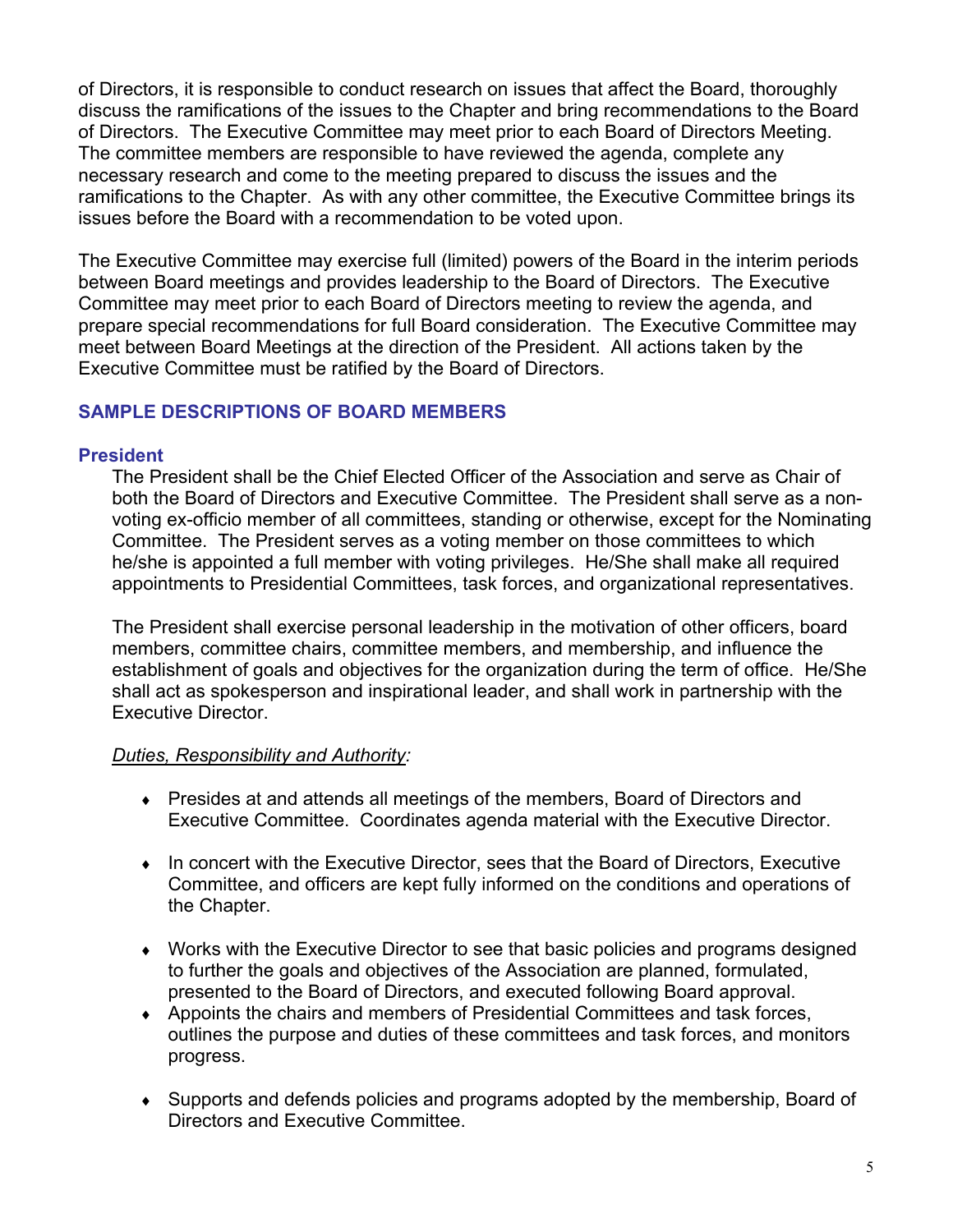- <span id="page-5-0"></span> $\bullet$  Promotes interest and active participation in the Association on the part of the membership and reports activities of the Board and Chapter to members by means of letters, publications or speeches.
- $\bullet$  With the Executive Director, acts as a spokesperson for the Association to the press, the public, legislative bodies, and related organizations.
- ♦ Presents an annual report at the annual membership meeting on the State of the Chapter.
- ♦ Exercises general supervision over the work and activities of the Chapter Board, Executive Committee and other Chapter committees.
- ♦ In cooperation with the Executive Director, sees that all orders and resolutions of the Board of Directors are carried into effect.
- ♦ Assumes a key role in the orientation and transition of the President-Elect to the duties of the President.

#### *Relationships:*

 Responsible to the Board of Directors and to the membership for seeing that the programs and policies of the Chapter reflect the needs and aspirations of the membership.

 Consults and advises with the Executive Director on all matters pertaining to Chapter policies, programs and finances.

#### **President-Elect**

The President-Elect is the second highest ranking elected officer of the Association, and at the conclusion of the President's term of office, automatically succeeds to the office of President.

#### *Duties, Responsibility and Authority:*

- ♦ In the absence or incapacity of the President, performs the duties and exercises the powers of the President
- ♦ Works closely with the current President and Executive Director to learn the duties of the Presidency to prepare to assume that office.
- ♦ Serves as a member of the Board of Directors, Executive Committee and other committees as assigned by the President.
- $\bullet$  Represents the Chapter with other associations, industry groups, or other organizations as may be assigned by the President or Board of Directors.

#### *Relationships:*

 Works closely with the President so as to fully understand the duties of that office and ensure a smooth transition.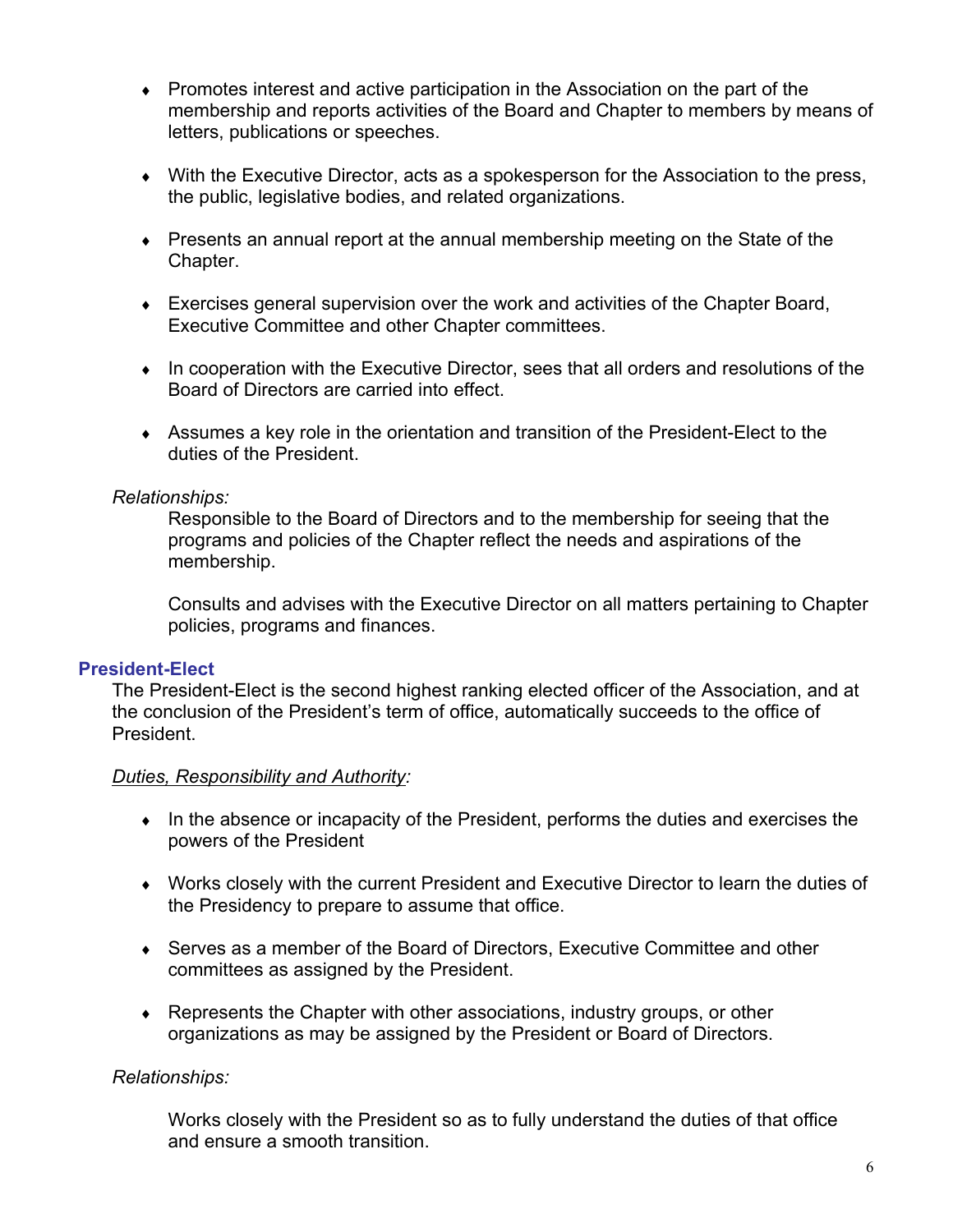Represents the Chapter to other associations and industry groups, serving as an organizational liaison.

#### <span id="page-6-0"></span>**Vice President**

The Vice Presidents is a key member of the President's "Cabinet" and as such serves as a member of the Executive Committee and assists the President in the performance of his/her duties.

#### *Duties, Responsibility and Authority:*

- ◆ Serves as member of the Board of Directors and Executive Committee.
- ♦ Serves as chair or appointed member, nonvoting ex-officio member or oversight member to other Chapter committees as assigned by the President.
- ♦ Works closely with the Chair of the Chapter Presidents' Council to represent the Chapter to all chapters.
- ♦ Performs such other duties and assumes such responsibilities as may be assigned by the President or Board of Directors.

## *Relationships:*

 In partnership with the Chair of the Chapter Presidents' Council, maintains contact with state and chapter Chapter officials and reports Chapter developments to the President and Executive Committee.

# **Secretary**

The Secretary is a key member of the President's "Cabinet" and as such serves as a member of the Executive Committee and assists the President in the performance of his/her duties. He/She is the official "keeper of the records".

#### *Duties, Responsibility and Authority:*

- Serves as member of the Board of Directors and Executive Committee.
- ♦ Attends all meetings of the members of the Chapter, Board of Directors and Executive Committee and ensures that attendance, votes and proceedings of the meetings are recorded and maintained in the permanent records of the Chapter.
- ♦ Assures that staff maintains custody of the corporate seal of the Chapter and affixes the same to any instrument requiring it. Attests the seal by his/her signature.
- ♦ Conducts roll call of Membership, Board of Directors and Executive Committee meetings for the official records and to establish the presence of a quorum.
- ♦ Ensures that copies of the minutes of the Board meetings and Executive Committee meetings are approved by those bodies and provided to the officers and directors as appropriate.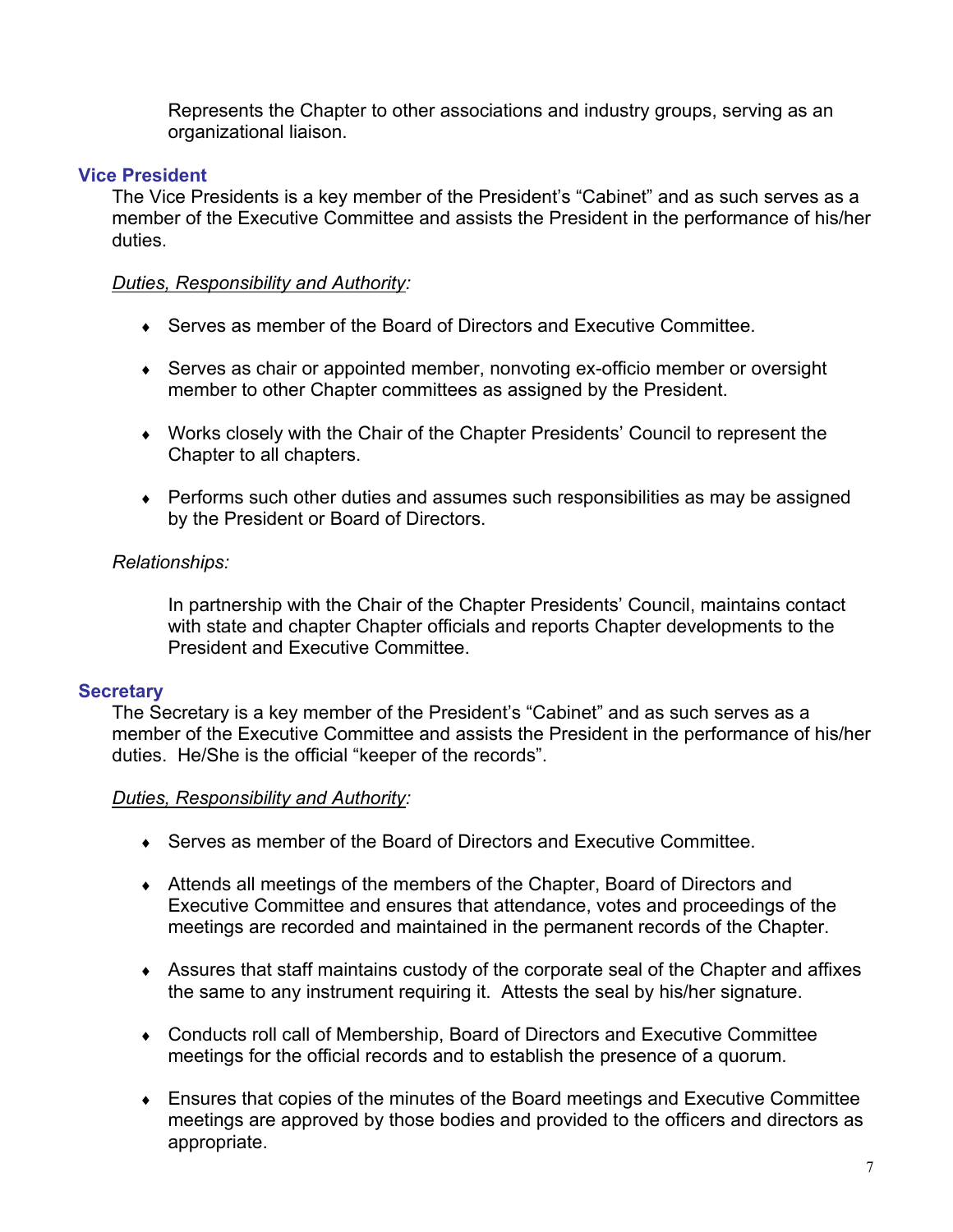<span id="page-7-0"></span>♦ Performs such other duties and assumes such responsibilities as may be assigned by the President or Board of Directors.

## *Relationships:*

 The Secretary may, in cooperation with the Executive Director, request a staff liaison to assist with the duties.

#### **Treasurer**

The Treasurer is a key member of the President's "Cabinet", and as such serves as a member of the Executive Committee and assists the President in the performance of his/her duties. Ensures the integrity of the fiscal affairs of the Association.

#### *Duties, Responsibilities and Authority:*

- ♦ Serves as member of the Executive Committee.
- ♦ In conjunction with management staff, ensures that the Chapter maintains accurate financial records.
- ♦ In conjunction with management staff, reviews Chapter expenditures and financial status on a regular basis to ensure overall fiscal integrity.
- ♦ Ensures that regular financial reports are submitted to the Board of Directors and Executive Committee and presents an annual financial report to the membership.
- ♦ Submits the financial accounts of the Chapter to an annual independent audit.
- ♦ Performs other duties assigned by the President or Board of Directors, which may include serving as chair or member of other committees.

#### **Past President**

The Past President position is that of advisor to and diplomat for the Chapter. The Past President serves as a member of the Executive Committee and Board of Directors.

#### *Duties, Responsibility and Authority:*

- ♦ Serves as advisor to the acting President of the Chapter.
- ♦ Oversees special projects of the Chapter.
- ♦ Supports and defends policies and programs adopted by the membership, Board of Directors and Executive Committee.
- ♦ Promotes interest and active participation in the Association on the part of the membership.
- ♦ Assumes a key role in the orientation and transition of the President-Elect to the duties of the President.

*Relationships:*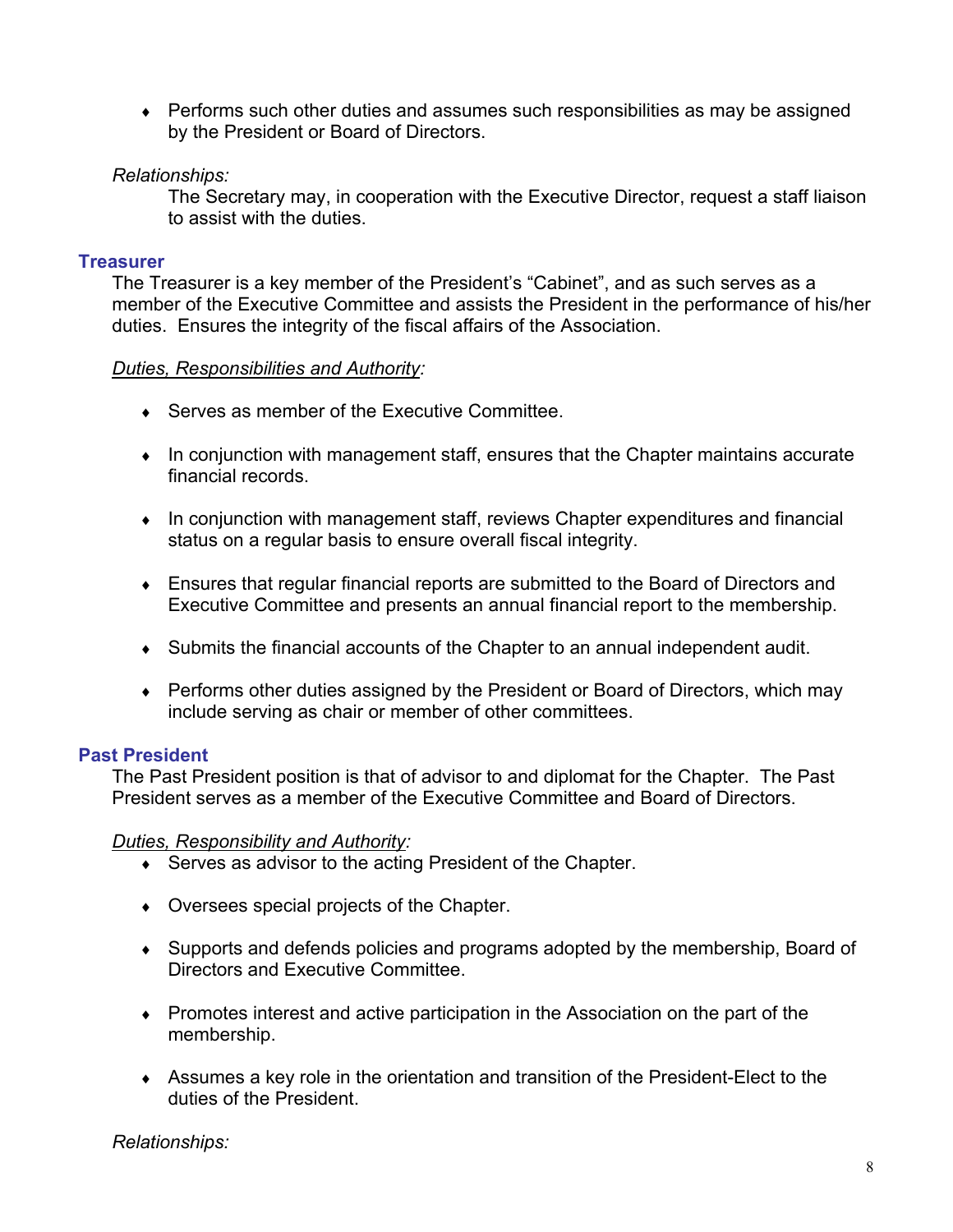<span id="page-8-0"></span> Responsible to the Board of Directors and to the membership for seeing that the programs and policies of the Chapter reflect the needs and aspirations of the membership.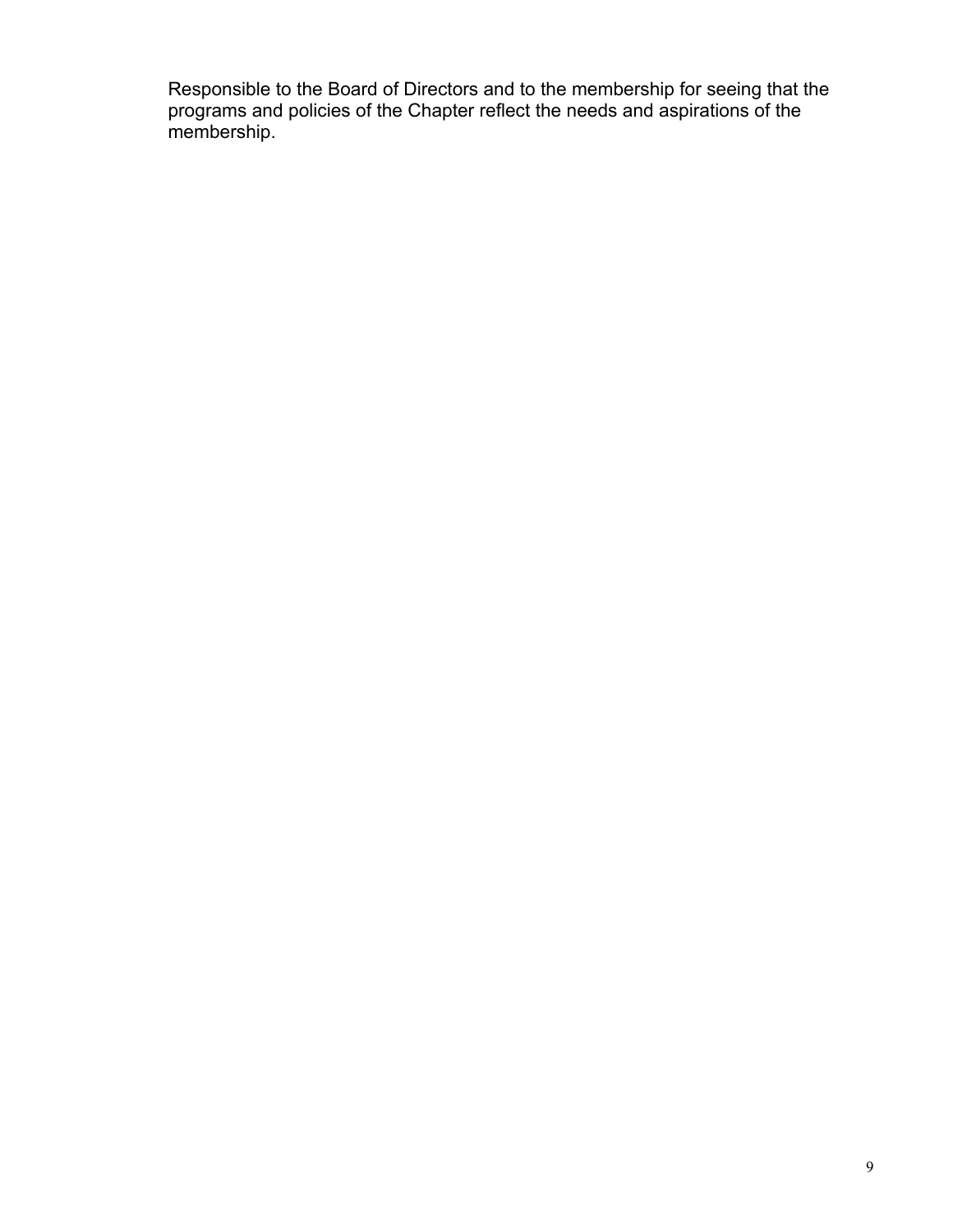#### <span id="page-9-0"></span>**ROLE OF DIRECTORS ELECTED BY MEMBERSHIP**

#### *Role of Directors as Individuals:*

The role of the individual Director is a challenging one. It is not enough to fill a seat at Board meetings and perform a perfunctory role in the Chapter. Equal in importance to attendance is constructive participation. The effective Director will be knowledgeable of the affairs and activities of the Chapter and will recognize the fiscal and legal responsibilities of the Board and individual Directors.

The Director views the development and approval of sound short-range and long-range objectives as one of the most important policy decisions he/she will be called upon to make. It is in comparison with these objectives that the Board can review program progress and measure the effectiveness of the Chapter in accomplishing its purpose.

#### *Checklist for Directors*:

 The Chapter has Bylaws, a Mission Statement, and policies. Make certain you have read and adhere to them. If they are to be changed, you will participate, but until they are changed, these are the rules. Your function as Director is to represent the interests of the membership at large, regardless of the segment of the membership from which you may come or of your own point of view. It is your responsibility to determine what your members need and want, and to bring these to the attention of the full Board, after discussing with the President and Executive Director. Publicly disclose any actual or perceived conflicts of interest and do not vote in such instances.

Be constructive in representing the activities of the Board. Other than references made in the written minutes of the meeting, Board meeting discussions should be treated in confidence. **You can disagree during a meeting and even be on the short side of a vote, but once the Board has come to agreement, it is important that you support the Board's position.** If you are critical of a Chapter policy or an issue under consideration by the Board, know when and how to voice your concerns.

 Use the staff as a reliable resource. They are a source of valuable suggestions and advice. Make all efforts to be constructive. Strive to build a stronger Chapter, which reflects the current and future needs of the members and the profession. Your role as a Board Member is to guide the profession. To do this effectively, you must address the major problems facing the Chapter and not concern yourself with administrative details. Do your homework. To be effective, you must be well informed. It is imperative that you study the issues and details relevant to the issues and subjects about which you will be called upon to make a decision. Refrain from any discussions or activities that violate antitrust laws.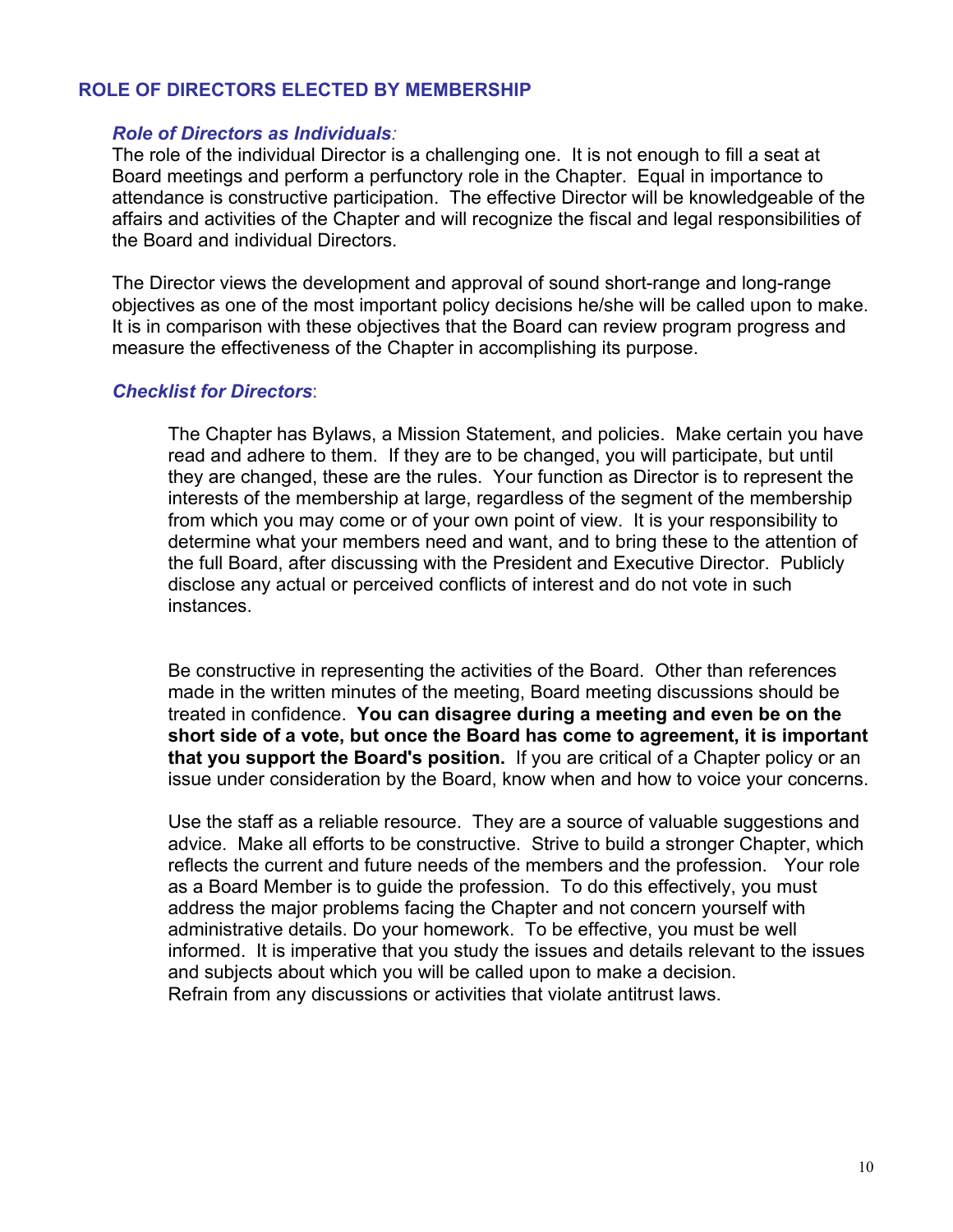#### **BOARD MEETINGS**

The Board of Directors meets at least three times per year with two meetings being held in conjunction with the Annual Meeting of CMSA members and one in in the fall. When terms of office exceed one calendar year (from annual meeting to annual meeting), or when business requires, there may be more meetings scheduled. The Executive Committee meets on call of the President.

#### **Notice of Meetings/Agendas**

Meeting notices are sent out to Board members with preliminary agendas not less than fourteen days in advance of the announced meeting. Meeting materials in support of agenda items are provided to assist in advance review and research for appropriate policy discussions. Additional agenda items may be solicited at the same time so that they can be cleared with the chair and proper preparation made. Agendas are adhered to and rulings by the chair as to relevance are firm.

#### **Attendance**

Willingness to serve is determined by acceptance of nomination for election to the Board. Once elected, faithful attendance is a requirement. Every effort to attend should be made and requests to be excused with rationale should be directed to the President in writing. Proxies, alternates, or substitutes are not permitted. Continued inability to perform the functions of an office will be addressed by the President, and may result in removal from office.

#### **Voting**

Each Board member is entitled to one vote on any issue brought before the Board. If so inclined, a Board member may abstain from voting. Board members are required to report any conflict of interest (real or perceived) and seek Board direction regarding the appropriateness of abstaining on those issues.

#### **Minutes and Agendas**

Minutes of meetings are mailed by staff to the President and Secretary for approval, then to Board members after each meeting with a request for review and correction. As a director and participant in the meeting, it is important that you review the minutes so they accurately report actions taken on the agenda.

#### **Roberts Rules of Order**

The Board of Directors uses Robert's Rules of Order to govern parliamentary procedure.A recent edition of Robert's Rules is available from the National Office.

#### **Ground Rules**

 Good business judgment and common courtesy are a must Build an atmosphere of allowing input from all parties without prejudice and be respectful of opposing views - keep an open mind No surprise issues at the Board meeting Represent the interests of all people served by the organization Do not use the organization to your personal advantage Keep confidential information confidential Keep the mission of the organization paramount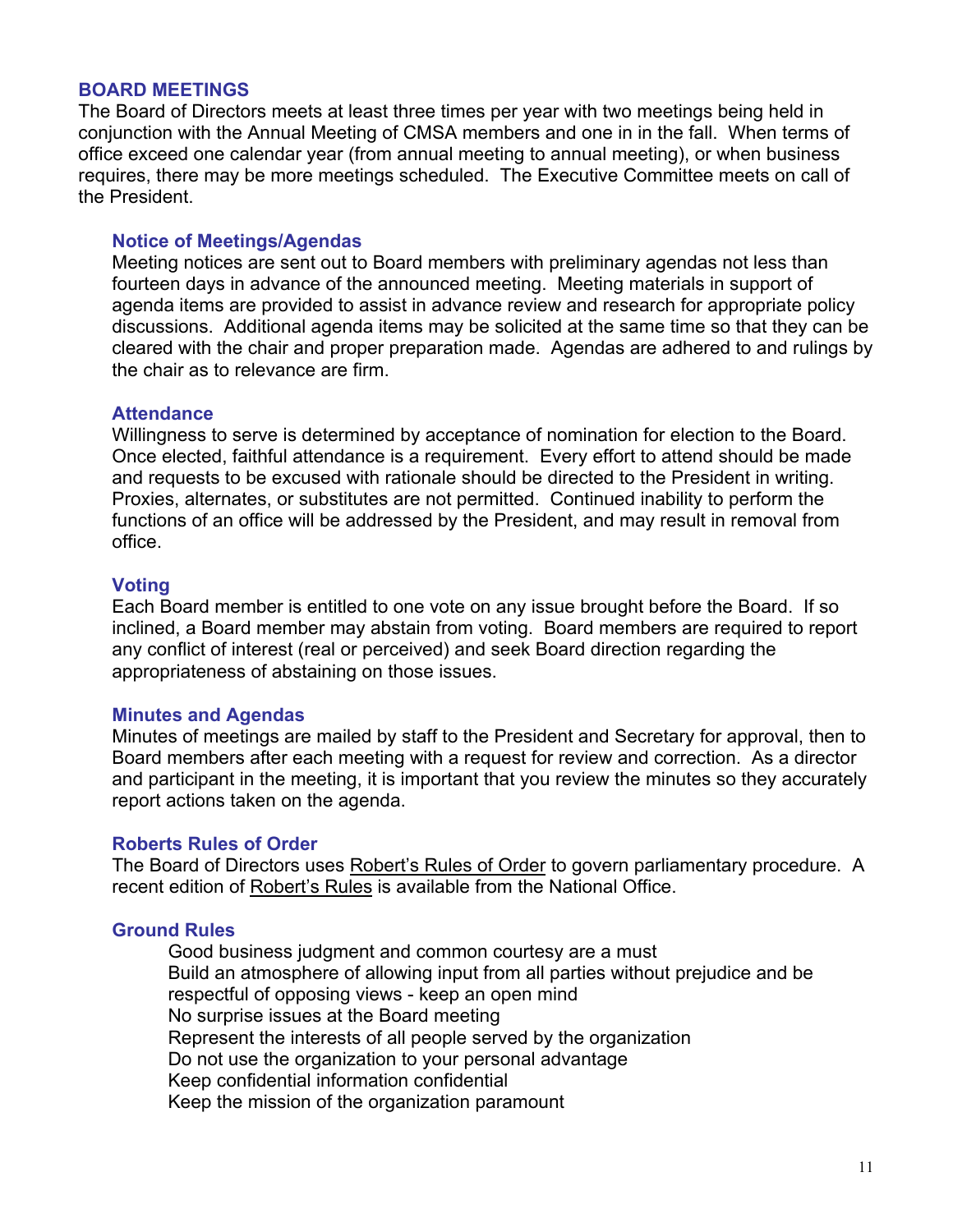<span id="page-11-0"></span> Remember – You have NO AUTHORITY as a Board member outside of a Board meeting.

# **Role/Responsibilities of Committees**

#### **RELATIONSHIPS**

The most effective committee members relate to other Board colleagues and to staff with mutual understanding and respect. The first obligation of a committee to the Board is to provide adequate information that enables board members to review committee actions and recommendations thoroughly. Board members, in turn, must devote time and thought to studying committee recommendations, which reflect a considerable investment on the part of committee members. Both Board and committees should remember that the Board is not simply a rubber stamp for committee recommendations. The Board always has the option to reject a committee proposal or refer a matter back to the committee for more work.

Clarity of committee and staff roles is especially vital. The Executive Director or an appropriate staff liaison member should support the work of each committee. It is important to assess the level of staff support that is realistically required, to avoid drawing staff members away from other responsibilities. Committees do not advise staff but advise and make recommendations to the Board on matters of governance and on Board participation in organization-wide activities, such as strategic planning. Just as committees must not supplant the responsibilities of the Board, they must not become involved in day-to-day administrative/ staff work.

#### **COMMITTEE STRUCTURE**

The Chapter has two types of committees: Standing and Special. A standing committee performs a continuing function and operates on a year-to-year basis. These committees deal with organizational and operational concerns of the continuing Chapter programs.

A special committee is organized with a specific objective or problem in mind, and serves at the discretion of the Board of Directors and/or the President or until the task is completed. The President appoints committee chairs and members annually.

| <b>CMSA COMMITTEES</b>                  |                                        |  |
|-----------------------------------------|----------------------------------------|--|
| <b>STANDING</b>                         | <b>SPECIAL</b>                         |  |
| <b>Bylaws</b>                           | Case Manager of the Year               |  |
| Education                               | <b>Communications/Public Relations</b> |  |
| <b>Ethics</b>                           | Conference                             |  |
| <b>Government Affairs/Public Policy</b> | Membership                             |  |
| Nominating                              |                                        |  |

#### **COMMITTEE FUNCTION**

Committees are advisory to the Board of Directors. Committee recommendations cannot be implemented and are not authorized until the Board has given its approval. The Board for continuing or short-term purposes establishes committees. Committee Chairs and members are appointed by the President on an annual basis and are subject to Board ratification.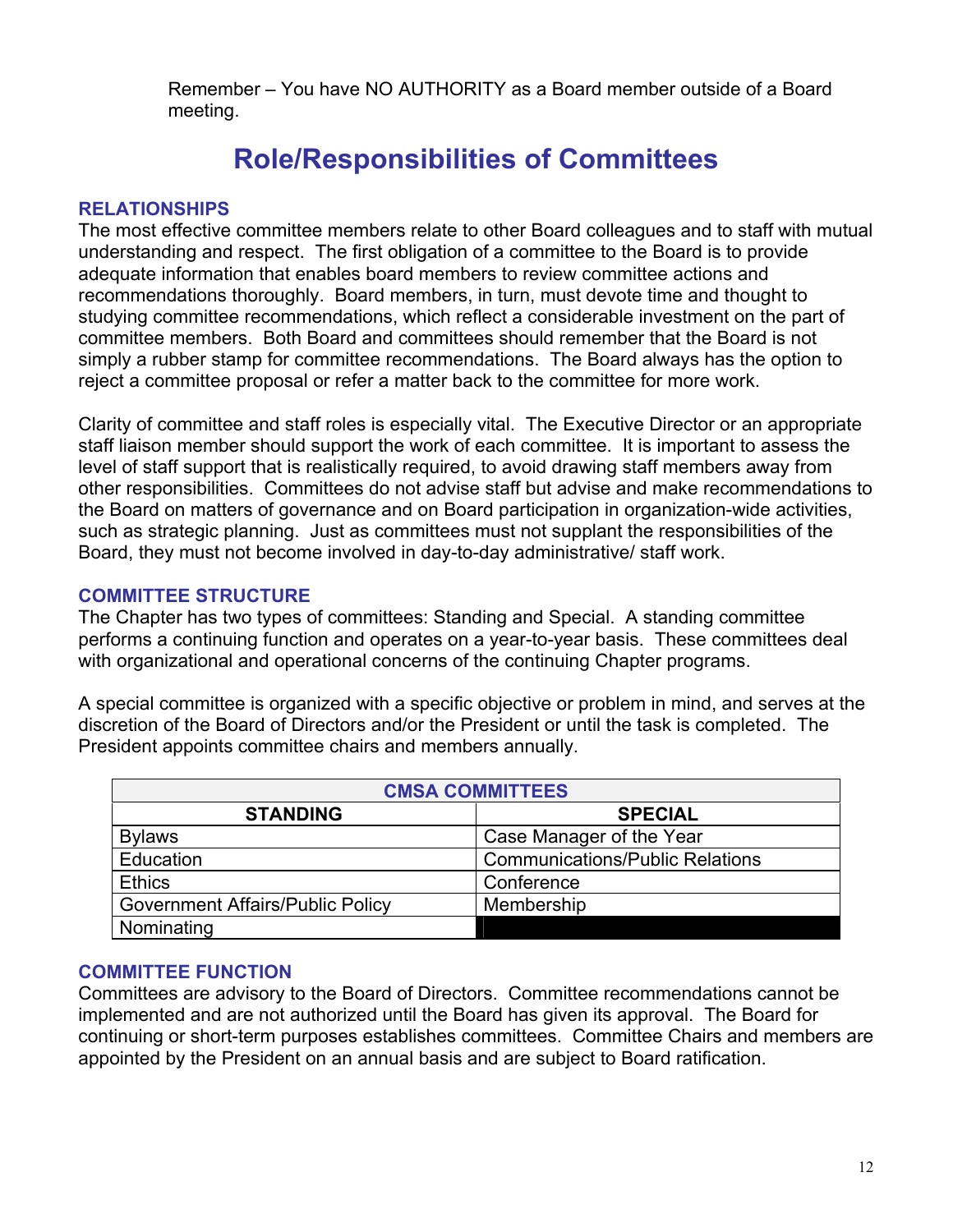# <span id="page-12-0"></span>**ROLE OF COMMITTEE CHAIRS**

The persons selected to serve as committee chairs are intended to be persons who readily accept responsibility, foster creativity, and deal in firm but unobtrusive ways to keep the committee on the topic and achieving its objectives. Typically, they are not in awe of the committee or other members. They possess leadership potential, experience, ability, and have demonstrated past accomplishments.

#### *Responsibilities*

The chair's responsibilities and duties can be considered in the following areas:

- $\triangleleft$  Attending all the Board meetings
- Publicly disclosing any actual or perceived conflicts of interest and refraining from voting in such instances.
- ♦ Submitting a written Committee Report for each Board Book in a timely manner
- ♦ Accepting and supporting the committee's charge; recommending or revising the committee charge to stay current with and to lead future case management practice.
- $\leftarrow$  Recommending a budget
- ♦ Defining your committee's goals and objectives for the year with the President
- Planning committee meetings and agenda with staff [via conference calls]
- $\leftarrow$  Exercising leadership
- ♦ Moving members toward participation and decisions
- ♦ Evaluating committee efforts and communicating recommendations to the Board
- ♦ Maintaining records and relevant information on committee work. The Chair must keep sufficiently informed to interact knowledgeably with other committee members and staff.
- ♦ Refrain from any discussions or activities that violate antitrust laws.

#### *Reviewing and Establishing Committee Commission Statement*

The committee commission statement is established in conjunction with the Presidents ratified by Board of Directors of CMSA, and provides the committee with its overall direction. It does not change radically from year to year. It outlines the committee's scope of activity and provides a road map for the committee. The Committee Chairperson is responsible for reviewing the charge when taking office and recommending any changes they feel are necessary to be responsive to CMSA's long-term goals, the changing health care environment and the needs of the membership.

#### *Establishing Goals and Timeline*

In order for a committee to function at its best, it must have clearly defined objectives and establish a working plan. This plan must have clear timelines so the committee members know the expectations of the committee and in order that the staff and Board of Directors can monitor progress.

#### *Establishing the Committee*

Committee Member Requirements

 Must be a CMSA member in good standing Must be able to commit to the time to complete committee work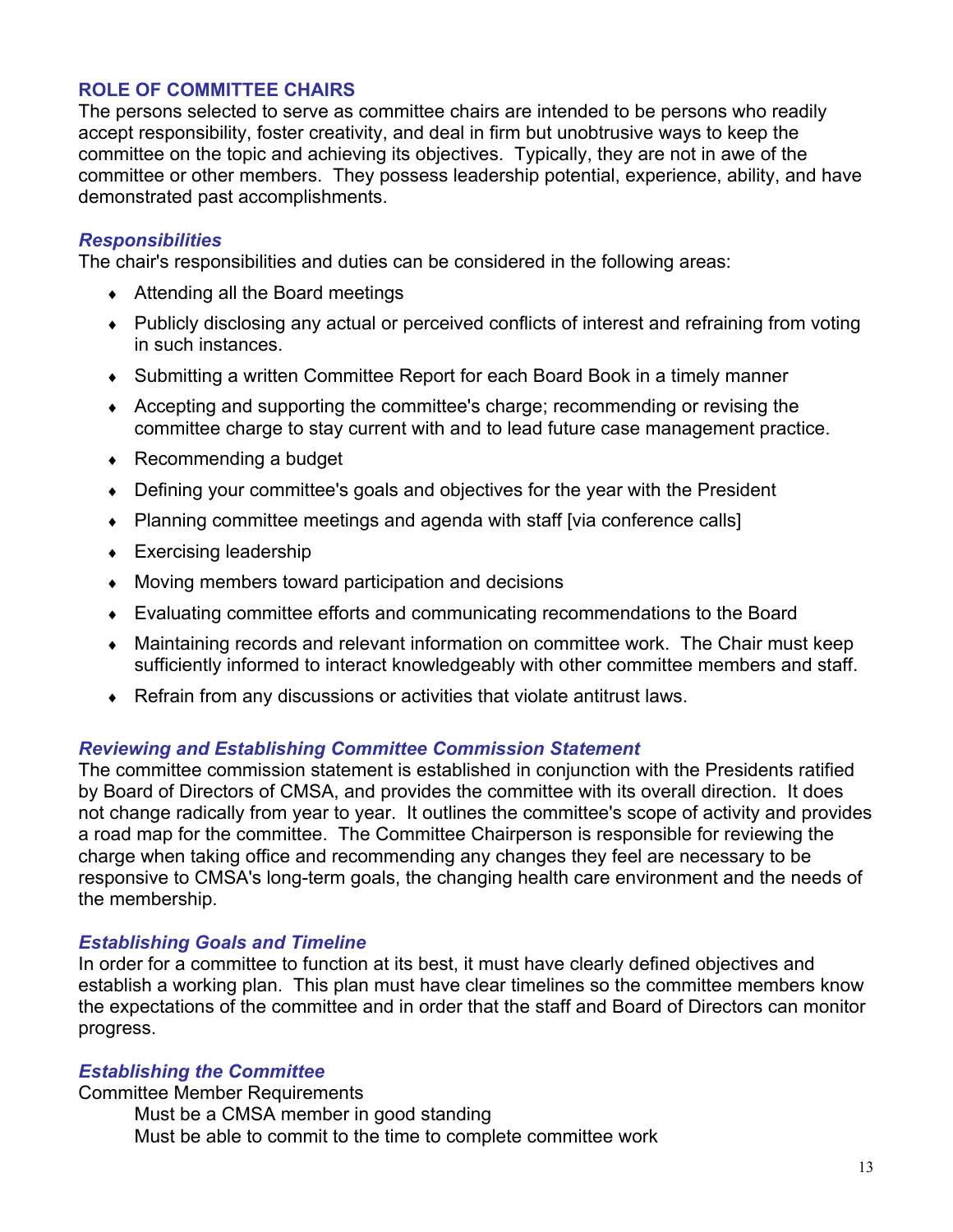Must have geographical and practice setting representation

Committee Size

 A committee must be large enough to complete the work and yet small enough to conduct business efficiently. Somewhere between 4-6 members is a workable group.

An introductory welcome and orientation letter sets the stage for the rest of the year. It identifies the committee charge and the goals and objectives for the year. Schedule meetings well in advance with written notice and a request for confirmation. The President, as a mentor of each Committee, is notified of all Committee meetings.

# *Budgeting Considerations*

CMSA is a non-profit organization. That does not mean that the organization must not have a profit. In order for CMSA to continue to provide its members with benefits and pay its creditors, it must have profit. However, there is a fine balance between having too much profit, which could lead to members questioning why their dues are at the current level, and having too little profit so that essential services and continuation of the Long Range Plan must be curtailed, leading to long-term deterioration of the organization.

CMSA functions on the fiscal year of September 1 through August 31 and works within a carefully developed and closely monitored budget. When you take charge as Committee Chair, the fiscal year is more than half over. This makes it imperative that your first responsibility is to review last year's budget to see where your committee stands. Your goals and objectives for the year need to be made with the budget in mind. If you have been given a Board of Directors imperative to accomplish what cannot be completed within budget, you need to request additional funding from the Board. Plan ahead and discuss your goals with the Staff Liaison for input on how much you will need to budget. Close review of the budget worksheet outlining prior year expenditures will assist you in the budgeting process.

One of the traditional ways that Committees hold meetings is through conference calls. Properly used, they can provide for targeted discussion, obtaining consensus and voting on issues. They should not be used as a forum to obtain ideas. That can be completed in other more cost efficient methods. Creativity in communication is the key. Put all those case management skills to work and look for a creative solution to communication. Egroups or Online chat services, faxing, three way conference calls for phone systems able to accommodate this, etc. are all ways to communicate without making a conference call.

# *Committee Meetings*

Committees meet at the discretion of the President or Chair in keeping with the approved budget. Committees are expected to complete their objectives on a schedule that generates timely reports and recommendations to the Board of Directors.

All meetings must be coordinated through staff to allow for scheduling of staff time that permits staff attendance, and their coordination of meeting times or sites and accommodations with other meetings.

Notices of meeting calls and preliminary agendas are provided sufficiently in advance to ensure members' ability to protect meeting times and dates, arrange economic travel, inform themselves on agenda items, formulate positions based upon personal research and/or propose additional items to be discussed.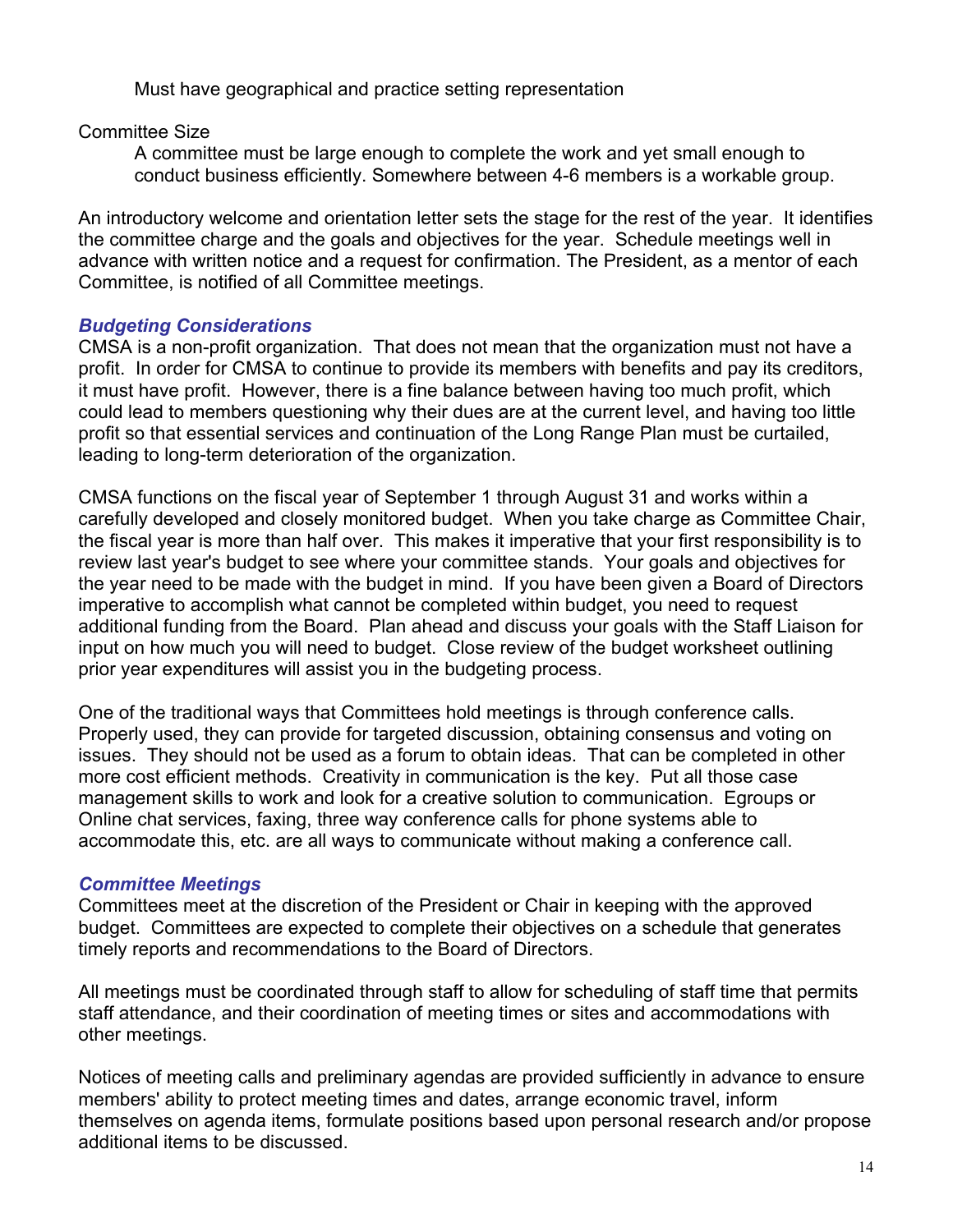Meeting materials related to each agenda item are provided at least five working days in advance of committee meetings.

# *Chairing a Committee Meeting*

A successful and productive meeting does not happen by chance. It requires advanced planning with a carefully thought-out agenda that is provided to Committee members in advance of the meeting/conference call. The agenda should spell out the beginning and ending times of the meeting as well as the items to be discussed. It is the Chair's responsibility to adhere to the timelines and assist in moving the discussion along in order to cover all agenda items. Staying within the time limits and covering all agenda items may be difficult in the short time allotted, especially on conference calls. This may include limiting discussion and bringing the group to consensus. Remember that all CMSA members are volunteers; please be respectful of their time and contribution.

The sequence of the agenda is important. Start the meeting with a positive item that will bring consensus and encourage discussion. This will set the stage for a meeting open to contribution. Additionally, topics requiring clear thought and much mental energy should be discussed early. Try to stagger heavy, difficult topics to allow for a natural rest prior to tackling the next big item. End the meeting with topics that will unify the committee so as to give members a feeling of accomplishment.

Try not to overschedule the meeting. If you have numerous items to discuss, a prior FAXed correspondence with a request for an "action without meeting" vote may help to control some of the discussion and allow for input. This can then be summarized and sent out with a copy of the agenda.

Always start on time, announcing the business to be conducted. It may be necessary to remind the committee of the big picture and the contribution they are making to the organization.

Good business rules must apply. The Chair controls the meeting. Everyone should be allowed to talk, but discourage breaking in. Call on the least-senior members to express their views; discussions tend to close down after more-senior members express strong views. Encourage a clash of ideas, but not of personalities. If emotions get too high, return the floor to a neutral person and take a break if necessary. Be sensitive to the feelings of the committee members. Look for visual and verbal cues to determine if a member is not happy with the discussion and then deal with the situation. Don't allow one person to destroy the work of the committee. Deal with dysfunctional behavior by confronting the person in private in a caring constructive manner and attempt to come to resolution.

Before calling for a vote, restate the issue to make sure everyone understands the motion and the consequences of the vote. Seek consensus but not unanimity. You can compromise an idea too much by trying to get every person to completely agree.

One of the key roles as Committees Chair is that of facilitator. You must keep the committee focused on the agenda and end the meeting on time. If you are unable to complete all agenda items within the time frame allotted, reschedule another meeting to finish the discussion. Keep discussions on track by periodically restating the issue and the goal of the discussion. Monitor participation. Control talkative members and draw out silent members.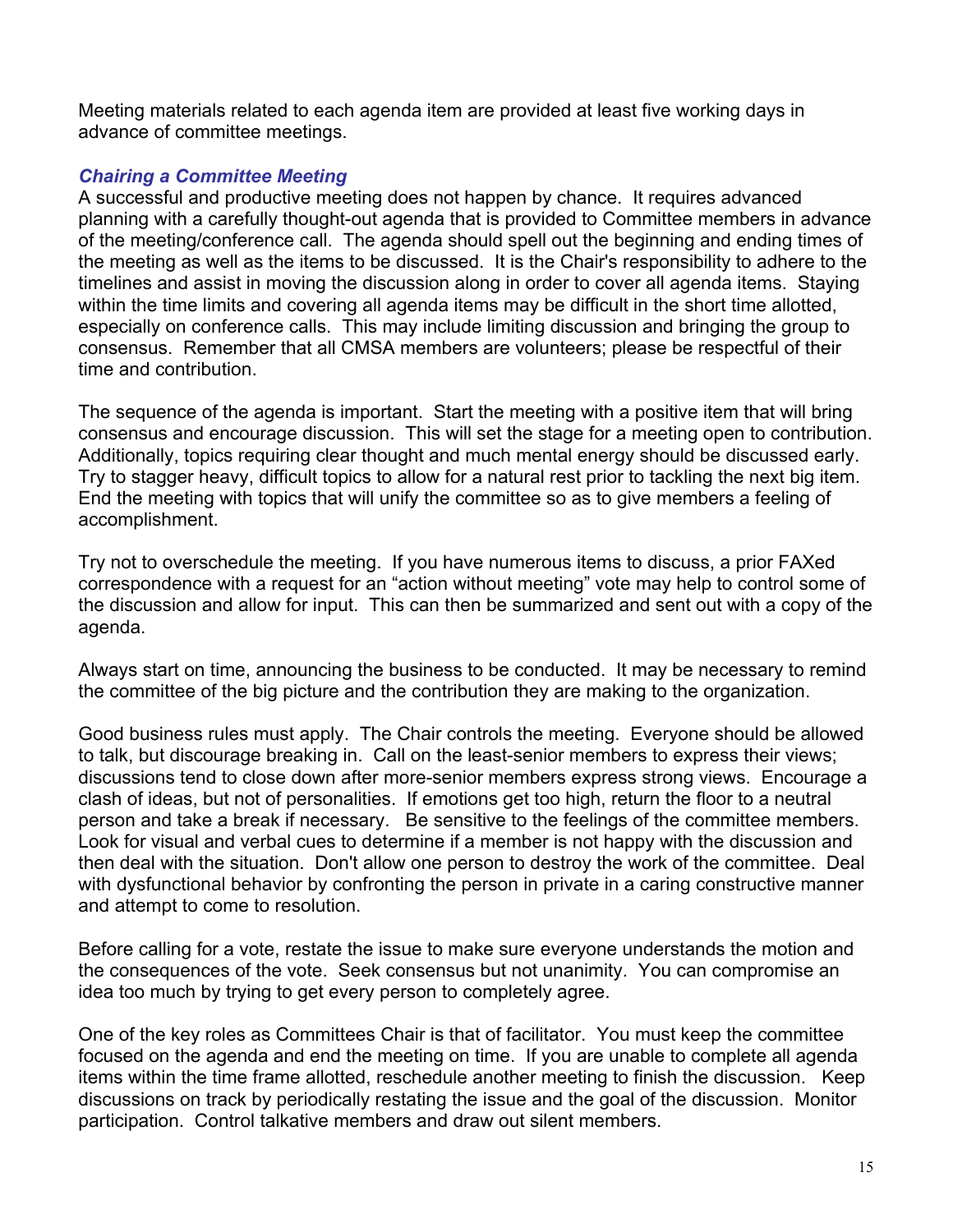<span id="page-15-0"></span>CMSA follows Roberts Rules of Order for correct parliamentary procedure. If you are not familiar with them, a copy can be purchased from any bookstore.

# *Intracommittee*

A written report of any meeting is a key part of the committee process. Prior to any meeting, you must appoint someone to take minutes. This may be the Staff Liaison; however, if that individual is required to provide a large amount of input during the meeting, be courteous and request one of the committee members to take the minutes. Do not try to take minutes yourself, as it is your responsibility to keep the meeting on track and on time. The minutes to any meeting should be distributed to the committee members as soon as possible after the meeting. This is especially true if there are action items for particular members. Provide feedback and obtain information when there is momentum after a meeting. The more time that passes, the more difficult it is to obtain the cooperation of your volunteers. They become busy with their jobs and families.

## *Communication with Staff Liaison*

Communication with your Staff Liaison should occur on at least a monthly basis, even if it is only to touch base and see if anything new is happening that will affect your committee. Your success as a Committee Chair will depend upon the rapport you are able to build with your Staff Liaison. They are your vehicle to accomplishment.

If your committee has any information that needs to be reported to the membership, discuss this with your Staff Liaison. They will assist you to identify the most effective vehicle in which to do so. Providing information through *The Case Report* is an effective way to reach the membership.

# **ROLE OF COMMITTEE MEMBER**

The committee members are expected to participate and positively contribute in assisting the committee to reach its goals and meet its timelines.

Members are expected to do the following:

- ♦ Act in good faith and in accordance with what they believe to be in the best interests of the association.
- ♦ Discharge their responsibilities diligently and not delegate them to other committee members or staff.
- ♦ Publicly disclose any actual or perceived conflicts of interest and do not vote in such committee matters.
- ♦ Refrain from any discussions or activities that violate antitrust laws.

# **Committee/Task Force Guidelines**

Your chapter committees/task forces are the essential, functional units of your chapter. For effective function, each committee/task force, its chair, and its members must have:

- 1. A specific function clearly defined and understood by all members.
- 2. An effective chair, who starts and ends meetings on time, keeps to the agenda, sets the tone and pace of meetings, makes sure all members participate and none dominate.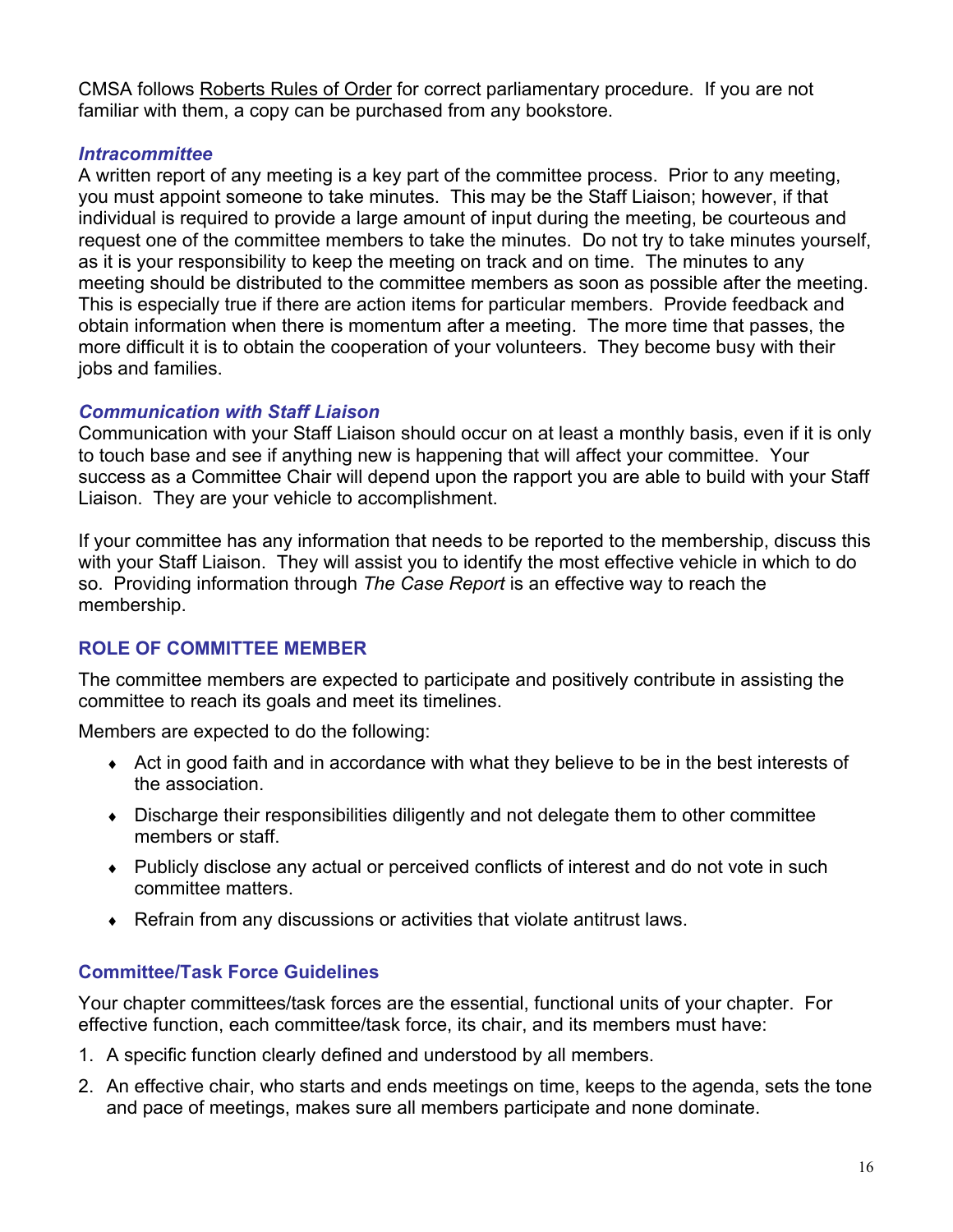- 3. An effective logistics person, who prepares agendas, provides needed data, reports or other material necessary to clarify issues and who prepares minutes or committee actions.
- 4. An agenda specifying what is to be accomplished at each meeting, what decisions are needed and what items need discussion.
- 5. Members, who attend all meetings, read advance material provided and participate actively in discussions.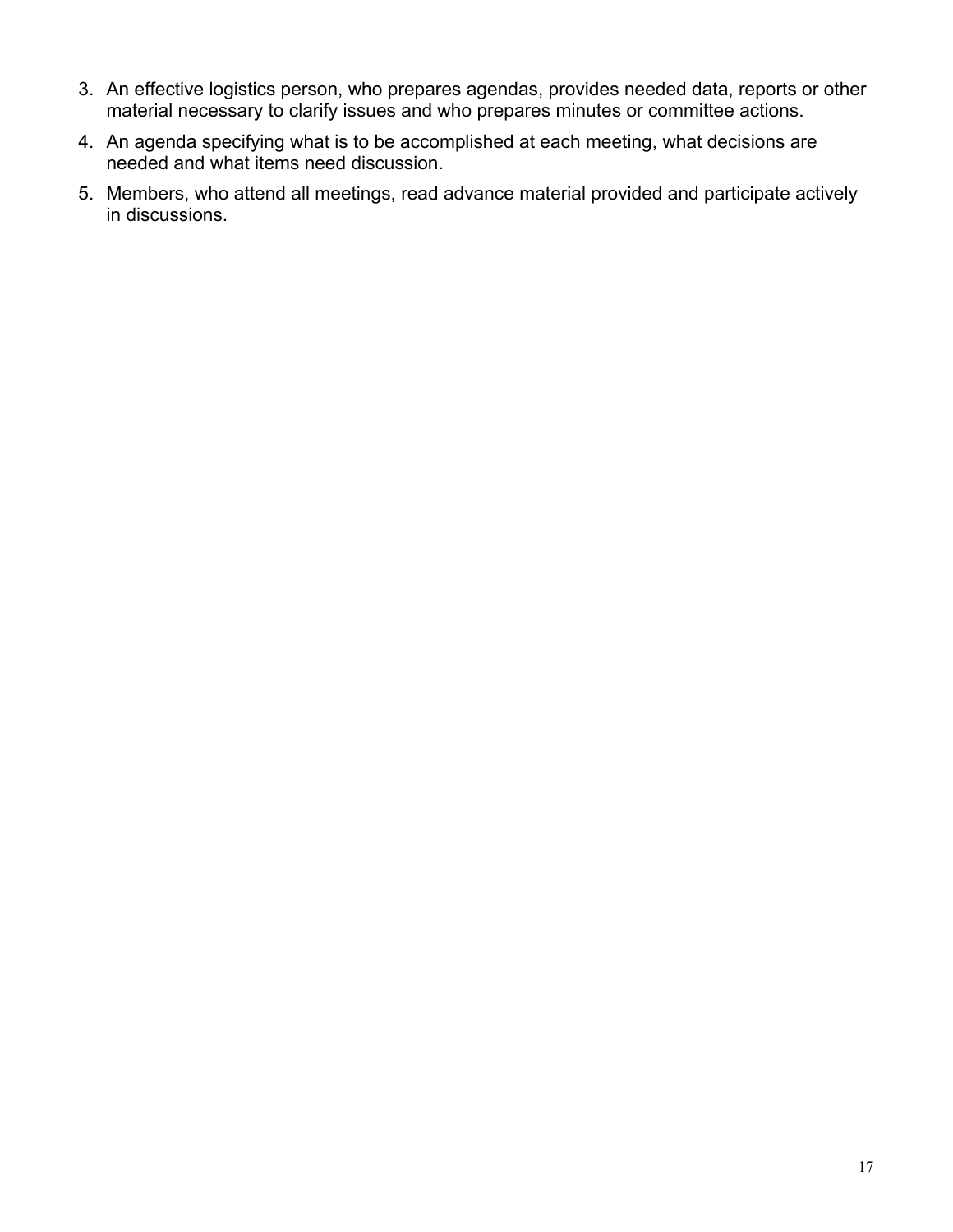# <span id="page-17-0"></span>**Expectation of the Committee/Task Force Chairs**

- 1. Prior to the actual meeting…
	- Decide on an agenda
	- Develop and review background material
	- And ensure both are mailed/faxed/emailed to the committee members several days prior to the meeting.
- 2. Start and end meetings on time.
	- Keep the group on the subject and control discussion so that all items receive sufficient time.
- 3. Encourage participation and ensure equal access to group time…
	- By involving silent members
	- And controlling those who dominate.

# **Expectations of Committee/Task Force Members**

- 1. Attend all meetings, arrive on time and plan to spend the time required to stay to the end.
- 2. Do necessary homework, read advance material, review agenda and consider items to be discussed in advance of meeting.
- 3. Ask questions if something isn't fully understood. The only dumb question is the one that isn't asked
- 4. Share responsibility with the chair and other members for getting the work done, accomplishing objectives and ensuring good use of everyone's time.

# **TIPS FOR IMPROVING COMMITTEE & TASK FORCE EFFECTIVENESS**

- Make sure that the committee/task force has a real purpose for existence.
- Make sure that everyone on the committee/task force knows what the purpose is and agrees with it.
- Have only the right people on the committee: interested, capable and willing to work.
- Remove committee/task force members who are not right for the committee/task force or who do not participate.
- Don't hold meetings without a clear reason. Call a meeting only when it is clearly the best way to accomplish the task.
- Give advance notice of meetings, complete with a distributed agenda and reading materials.
- Encourage everyone to participate during the meeting.
	- Utilize seating arrangements that encourage equality of participation.
	- Use name cards if attendees do not know one another.
	- Discourage members who monopolize the discussion.
- Set norms for behavior at the first committee meeting and stick to them.